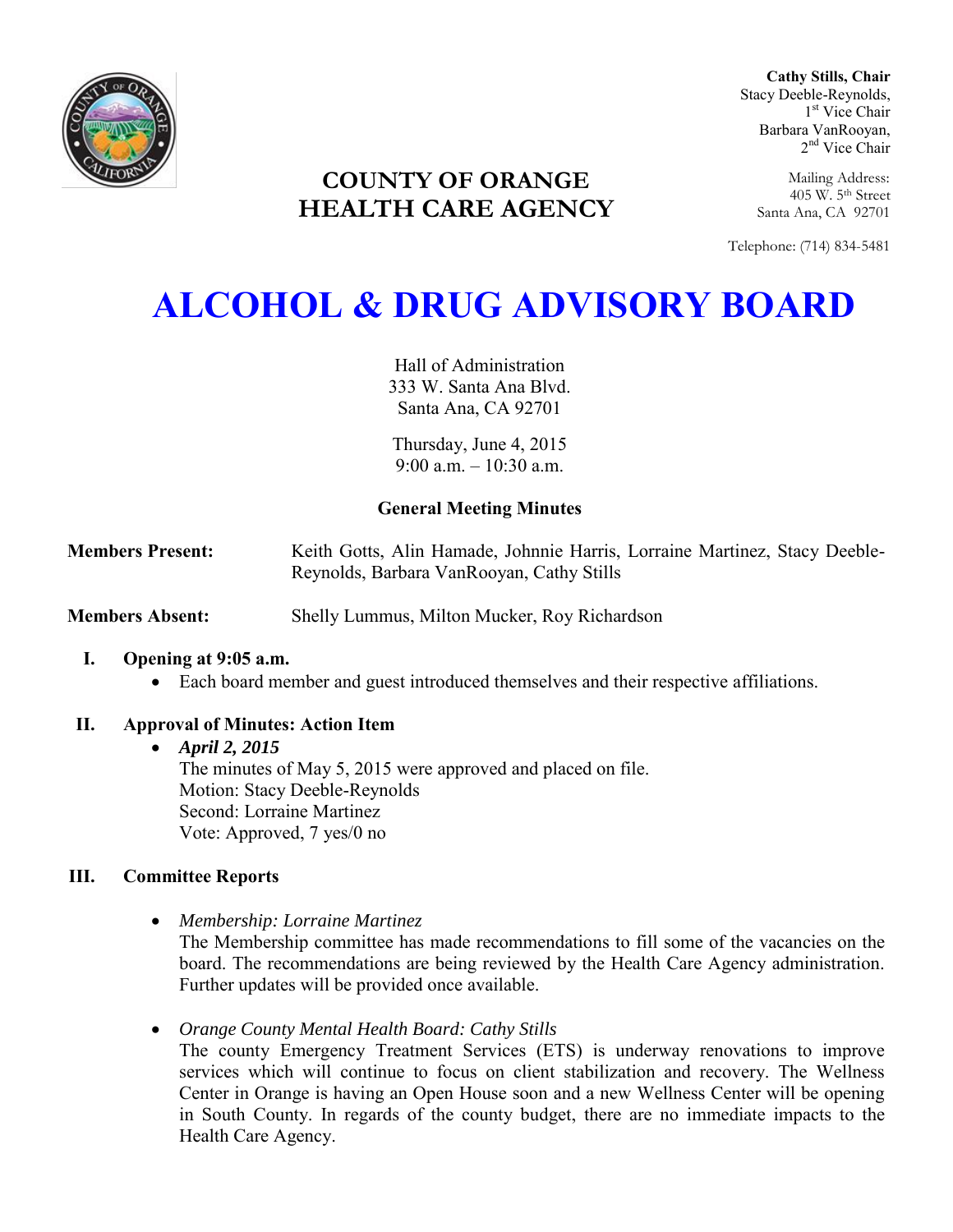*Provider Meeting: Lorraine Martinez* 

The county as implemented a new system in terms of available beds. The goal is for client's being referred to inpatient residential care, are seen as quickly as possible.

 *Orange County Prescription (RX) and Over the County (OTC) Coalition: Barbara VanRooyan* 

Barbara shared information about the discussions from the meeting in May. The coalition is continuing to advocate for increased monitoring and oversight of prescription medications made available.

• Orange County Substance Abuse Prevention Network (OCSAPN): Stacy Deeble-Reynolds The board is working on their annual conference. To date they've confirmed 60 organizations/exhibits to attend and they expect approximately 300 persons to attend. Clay Roberts will be the Key Note Speakers. The conference will cost \$10 to include lunch. Once flyers are available, they will be shared with the board.

#### **IV. Behavioral Health Services Update: Brett O'Brien and Mitch Cherness**

- Brett reported that the department has identified funding to move forward with renovations (kitchen upgrades, furniture, etc.) at the Touchstones Recovery Center in Orange. The department is also looking into increasing the staffing levels. Brett also shared information about the department budgets at the staff and local level. Finally, Brett shared follow-up information about the department's reorganization to include the focus of co-occurring capabilities.
- Mitch updated the board on the departments new bed's Gate Keeping System. Mitch also shared information about the county's Substance Use Disorder (SUD) and HIV Residential Treatment Program.

# **V. Presentation**

# **Opportunity Knocks (OK)**

Full Service Partnership Program Jennifer Olney, LMFT, Program Director

 Jennifer provided a comprehensive overview of the program to include referral sources, services and supports provided the evidenced based practice (Moral Reconation Training), and performance outcomes information.

# **VI. ADEPT Update: Amy Buch**

 Amy followed up with responses to the questions the board had on the California Health Kids Survey. Amy also shared outcome information on the recent Town Hall meeting at Tustin High School in April. Further, Amy suggested that the board experiences the "Reality Party" scenario as an opportunity to further learn about the activities youth are engaging in when they attend these events. Finally, Amy gave an updated on the Friday Nights Lights events.

#### **VII. Public Comment: N/A**